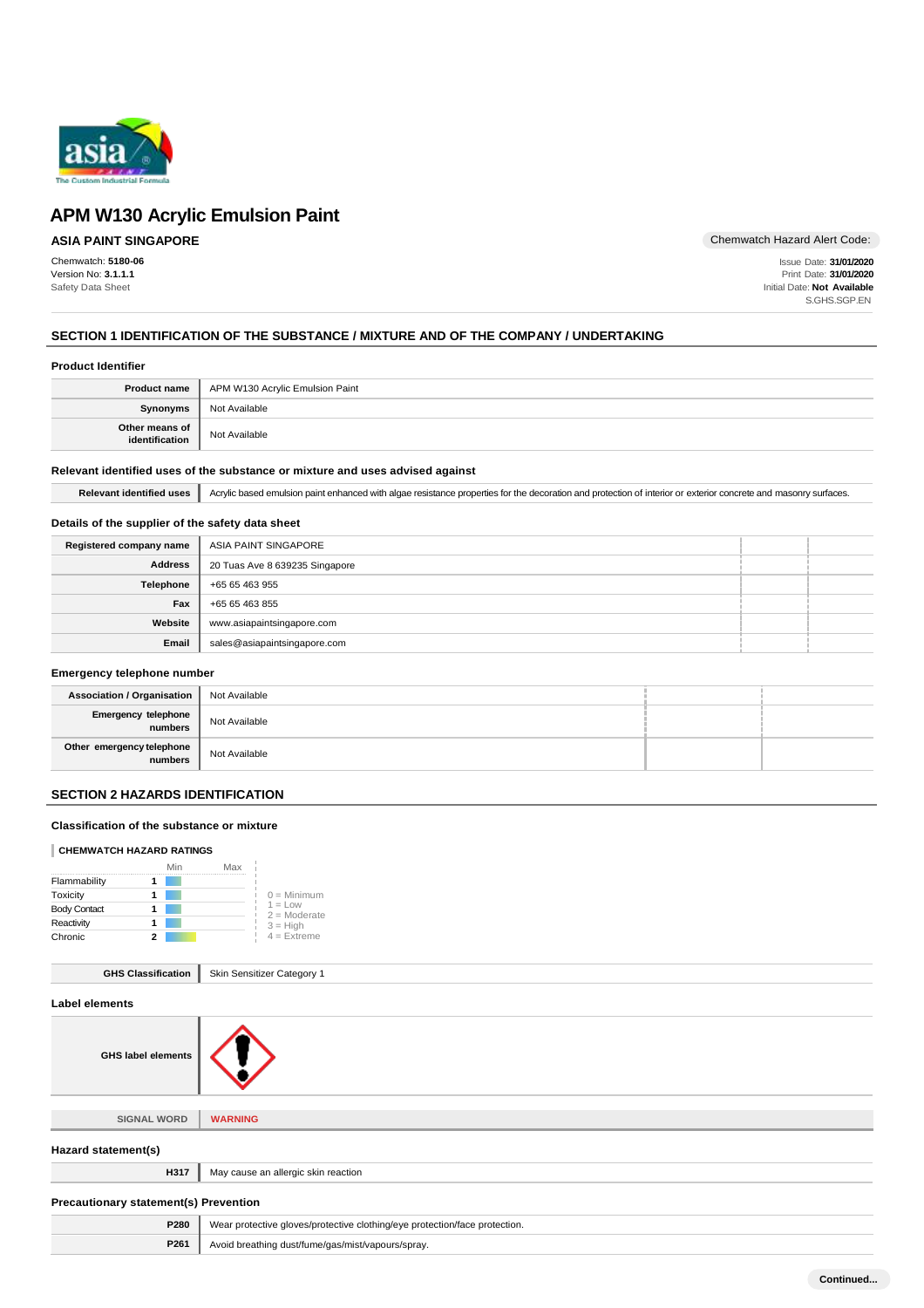**P272** Contaminated work clothing should not be allowed out of the workplace.

#### **Precautionary statement(s) Response**

| P302+P352 | IF ON SKIN: Wash with plenty of water and soap                   |
|-----------|------------------------------------------------------------------|
| P333+P313 | If skin irritation or rash occurs: Get medical advice/attention. |
| P362+P364 | Take off contaminated clothing and wash it before reuse.         |

### **Precautionary statement(s) Storage**

#### **Precautionary statement(s) Disposal**

**P501** Dispose of contents/container in accordance with local regulations.

### **SECTION 3 COMPOSITION / INFORMATION ON INGREDIENTS**

#### **Substances**

See section below for composition of Mixtures

#### **Mixtures**

| <b>CAS No</b> | %[weight] | Name                                       |
|---------------|-----------|--------------------------------------------|
| 2682-20-4     | - <1      | 2-methyl-4-isothiazolin-3-one              |
| 330-54-1      | - < 1     | diuron                                     |
| 55965-84-9    | -1        | isothiazolinones, mixed                    |
|               | balance   | Ingredients determined not to be hazardous |

# **SECTION 4 FIRST AID MEASURES**

### **Description of first aid measures**

| <b>Eye Contact</b>  | If this product comes in contact with the eyes:<br>• Wash out immediately with fresh running water.<br>Ensure complete irrigation of the eye by keeping eyelids apart and away from eye and moving the eyelids by occasionally lifting the upper and lower lids.<br>▶ Seek medical attention without delay; if pain persists or recurs seek medical attention.<br>Removal of contact lenses after an eye injury should only be undertaken by skilled personnel.                                      |
|---------------------|------------------------------------------------------------------------------------------------------------------------------------------------------------------------------------------------------------------------------------------------------------------------------------------------------------------------------------------------------------------------------------------------------------------------------------------------------------------------------------------------------|
| <b>Skin Contact</b> | If skin contact occurs:<br>Immediately remove all contaminated clothing, including footwear.<br>Flush skin and hair with running water (and soap if available).<br>Seek medical attention in event of irritation.                                                                                                                                                                                                                                                                                    |
| Inhalation          | If fumes, aerosols or combustion products are inhaled remove from contaminated area.<br>• Other measures are usually unnecessary.                                                                                                                                                                                                                                                                                                                                                                    |
| Ingestion           | If swallowed do <b>NOT</b> induce vomiting.<br>If vomiting occurs, lean patient forward or place on left side (head-down position, if possible) to maintain open airway and prevent aspiration.<br>• Observe the patient carefully.<br>▶ Never give liquid to a person showing signs of being sleepy or with reduced awareness; i.e. becoming unconscious.<br>Give water to rinse out mouth, then provide liquid slowly and as much as casualty can comfortably drink.<br>۰.<br>Seek medical advice. |

#### **Indication of any immediate medical attention and special treatment needed**

For acute or short term repeated exposures to ethylene glycol:

- Early treatment of ingestion is important. Ensure emesis is satisfactory.
- Test and correct for metabolic acidosis and hypocalcaemia.
- Apply sustained diuresis when possible with hypertonic mannitol.
- Evaluate renal status and begin haemodialysis if indicated. [I.L.O]
- ▶ Rapid absorption is an indication that emesis or lavage is effective only in the first few hours. Cathartics and charcoal are generally not effective.
- Correct acidosis, fluid/electrolyte balance and respiratory depression in the usual manner. Systemic acidosis (below 7.2) can be treated with intravenous sodium bicarbonate solution.
- Ethanol therapy prolongs the half-life of ethylene glycol and reduces the formation of toxic metabolites.
- Pyridoxine and thiamine are cofactors for ethylene glycol metabolism and should be given (50 to 100 mg respectively) intramuscularly, four times per day for 2 days.

Magnesium is also a cofactor and should be replenished. The status of 4-methylpyrazole, in the treatment regime, is still uncertain. For clearance of the material and its metabolites, haemodialysis is much superior to peritoneal dialysis.

### [Ellenhorn and Barceloux: Medical Toxicology]

It has been suggested that there is a need for establishing a new biological exposure limit before a workshift that is clearly below 100 mmol ethoxy-acetic acids per mole creatinine in morning urine of people occupationally exposed to ethylene glycol ethers. This arises from the finding that an increase in urinary stones may be associated with such exposures. *Laitinen J., et al: Occupational & Environmental Medicine 1996; 53, 595-600*

#### for diuron:

Symptomatic and supportive action is indicated.

- Methaemoglobinaemia is possible
- if compound is hydrolysed in vivo to aniline.
- Methaemoglobinaemia causes cyanosis. Reversion of methaemoglobin to haemoglobin is spontaneous after removal from exposure, so moderate degrees of cyanosis need be treated only by supportive measures such as bed rest and oxygen inhalation.
- Thorough cleansing of the entire contaminated area of the body, including the scalp and nails is of the utmost importance.

## **SECTION 5 FIREFIGHTING MEASURES**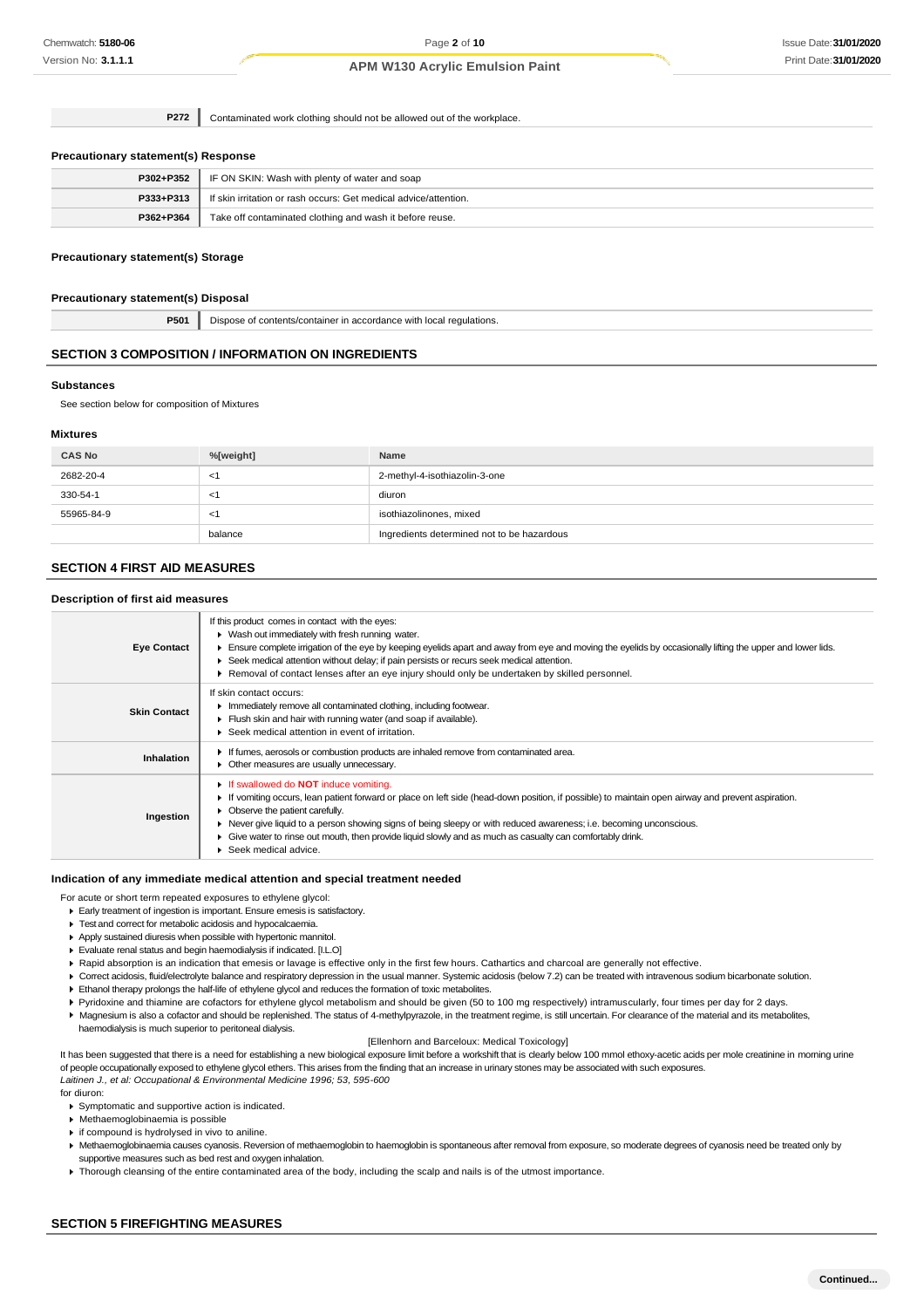# **Extinguishing media**

| ▶ Water spray or fog.<br>▶ Foam.<br>• Dry chemical powder.<br>▶ BCF (where regulations permit).<br>Carbon dioxide. |
|--------------------------------------------------------------------------------------------------------------------|
|                                                                                                                    |

# **Special hazards arising from the substrate or mixture**

| <b>Fire Incompatibility</b>    | Avoid contamination with oxidising agents i.e. nitrates, oxidising acids, chlorine bleaches, pool chlorine etc. as ignition may result                                                                                                                                                                                                                                                                                                                                                                                                            |
|--------------------------------|---------------------------------------------------------------------------------------------------------------------------------------------------------------------------------------------------------------------------------------------------------------------------------------------------------------------------------------------------------------------------------------------------------------------------------------------------------------------------------------------------------------------------------------------------|
| <b>Advice for firefighters</b> |                                                                                                                                                                                                                                                                                                                                                                                                                                                                                                                                                   |
| <b>Fire Fighting</b>           | Alert Fire Brigade and tell them location and nature of hazard.<br>• Wear breathing apparatus plus protective gloves.<br>Prevent, by any means available, spillage from entering drains or water courses.<br>• Use water delivered as a fine spray to control fire and cool adjacent area.<br>DO NOT approach containers suspected to be hot.<br>• Cool fire exposed containers with water spray from a protected location.<br>If safe to do so, remove containers from path of fire.<br>Equipment should be thoroughly decontaminated after use. |
| <b>Fire/Explosion Hazard</b>   | Combustible.<br>Slight fire hazard when exposed to heat or flame.<br>• Heating may cause expansion or decomposition leading to violent rupture of containers.<br>• On combustion, may emit toxic fumes of carbon monoxide (CO).<br>• May emit acrid smoke.<br>Mists containing combustible materials may be explosive.<br>Combustion products include, carbon dioxide (CO2), other pyrolysis products typical of burning organic materialMay emit poisonous fumes. May emit corrosive<br>fumes.                                                   |

# **SECTION 6 ACCIDENTAL RELEASE MEASURES**

# **Personal precautions, protective equipment and emergency procedures**

| Minor hazard.<br>Clear area of personnel.<br>Alert Fire Brigade and tell them location and nature of hazard.                                                                                                                                                                                                                                                                                                                                                                                                                                            |  |
|---------------------------------------------------------------------------------------------------------------------------------------------------------------------------------------------------------------------------------------------------------------------------------------------------------------------------------------------------------------------------------------------------------------------------------------------------------------------------------------------------------------------------------------------------------|--|
| Control personal contact with the substance, by using protective equipment as required.<br>Prevent spillage from entering drains or water ways.<br><b>Major Spills</b><br>Contain spill with sand, earth or vermiculite.<br>Collect recoverable product into labelled containers for recycling.<br>Absorb remaining product with sand, earth or vermiculite and place in appropriate containers for disposal.<br>▶ Wash area and prevent runoff into drains or waterways.<br>If contamination of drains or waterways occurs, advise emergency services. |  |
| Personal Protective Equipment advice is contained in Section 8 of the SDS.                                                                                                                                                                                                                                                                                                                                                                                                                                                                              |  |

# **SECTION 7 HANDLING AND STORAGE**

### **Precautions for safe handling**

| Safe handling     | DO NOT allow clothing wet with material to stay in contact with skin<br>Avoid all personal contact, including inhalation.<br>Wear protective clothing when risk of exposure occurs.<br>Use in a well-ventilated area.<br>Prevent concentration in hollows and sumps.<br>DO NOT enter confined spaces until atmosphere has been checked.<br>Avoid smoking, naked lights or ignition sources.<br>Avoid contact with incompatible materials.<br>When handling, DO NOT eat, drink or smoke.<br>Keep containers securely sealed when not in use.<br>Avoid physical damage to containers.<br>Always wash hands with soap and water after handling.<br>Work clothes should be laundered separately.<br>Use good occupational work practice.<br>Observe manufacturer's storage and handling recommendations contained within this SDS.<br>Atmosphere should be regularly checked against established exposure standards to ensure safe working conditions. |
|-------------------|----------------------------------------------------------------------------------------------------------------------------------------------------------------------------------------------------------------------------------------------------------------------------------------------------------------------------------------------------------------------------------------------------------------------------------------------------------------------------------------------------------------------------------------------------------------------------------------------------------------------------------------------------------------------------------------------------------------------------------------------------------------------------------------------------------------------------------------------------------------------------------------------------------------------------------------------------|
| Other information | Store in original containers.<br>Keep containers securely sealed.<br>No smoking, naked lights or ignition sources.<br>Store in a cool, dry, well-ventilated area.<br>Store away from incompatible materials and foodstuff containers.<br>Protect containers against physical damage and check regularly for leaks.<br>Observe manufacturer's storage and handling recommendations contained within this SDS.                                                                                                                                                                                                                                                                                                                                                                                                                                                                                                                                       |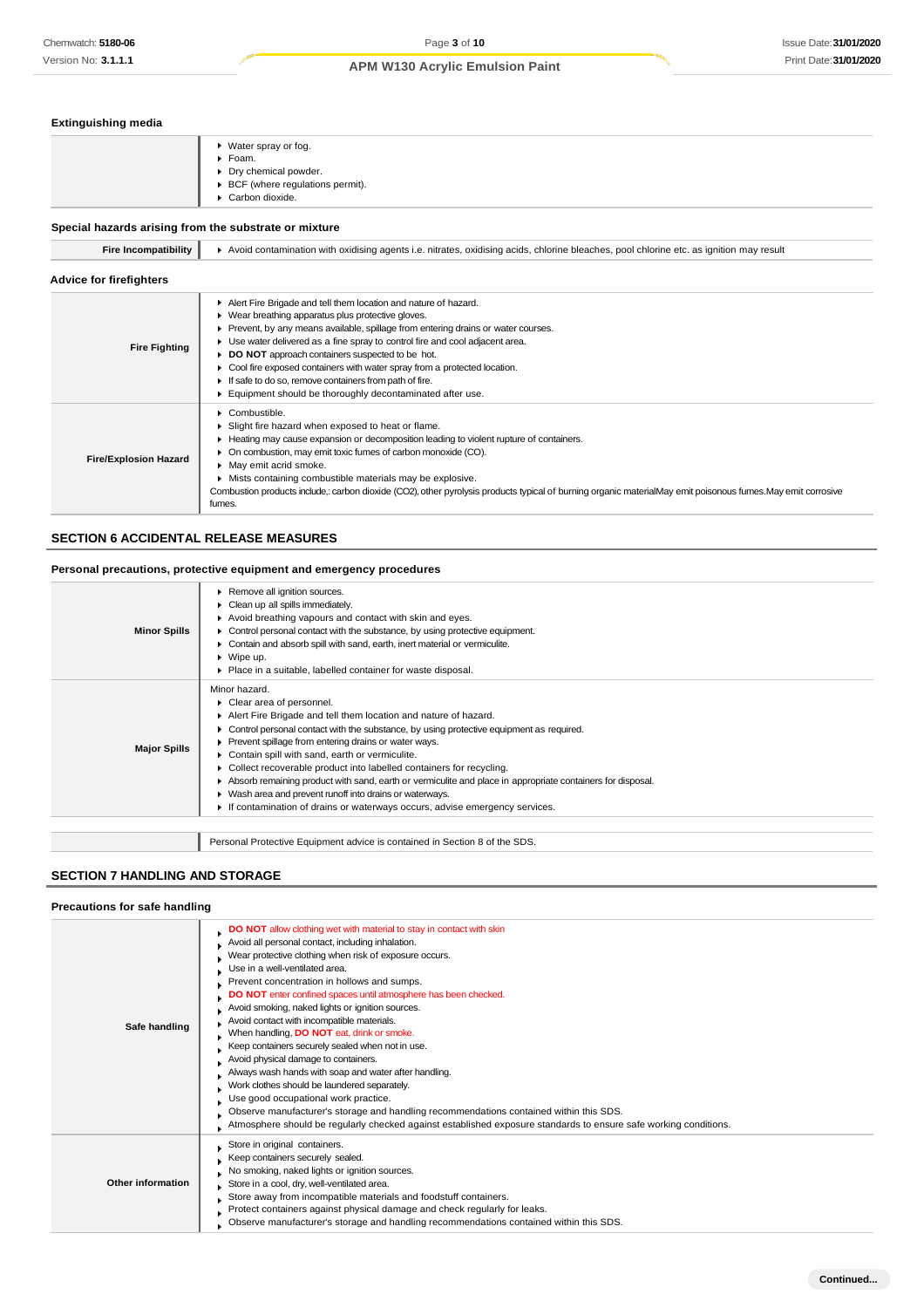### **Conditions for safe storage, including any incompatibilities**

| Suitable container             | ▶ Metal can or drum<br>Packaging as recommended by manufacturer.<br>• Check all containers are clearly labelled and free from leaks. |
|--------------------------------|--------------------------------------------------------------------------------------------------------------------------------------|
| <b>Storage incompatibility</b> | Avoid reaction with oxidising agents                                                                                                 |

# **SECTION 8 EXPOSURE CONTROLS / PERSONAL PROTECTION**

### **Control parameters**

# **OCCUPATIONAL EXPOSURE LIMITS (OEL)**

# **INGREDIENT DATA**

| Source                                                                 | Ingredient | <b>Material name</b> | <b>TWA</b>        | <b>STEL</b>   | Peak          | <b>Notes</b>  |
|------------------------------------------------------------------------|------------|----------------------|-------------------|---------------|---------------|---------------|
| Singapore Permissible<br><b>Exposure Limits of Toxic</b><br>Substances | diuron     | Diuron               | $10 \text{ mg/m}$ | Not Available | Not Available | Not Available |

# **EMERGENCY LIMITS**

| Ingredient                         | <b>Material name</b> | TEEL-1        | TEEL-2              | TEEL-3        |  |
|------------------------------------|----------------------|---------------|---------------------|---------------|--|
| APM W130 Acrylic Emulsion<br>Paint | Not Available        | Not Available | Not Available       | Not Available |  |
|                                    |                      |               |                     |               |  |
| Ingredient                         | Original IDLH        |               | <b>Revised IDLH</b> |               |  |
| 2-methyl-4-isothiazolin-3-one      | Not Available        |               | Not Available       |               |  |
| diuron                             | Not Available        |               | Not Available       |               |  |
| isothiazolinones, mixed            | Not Available        |               | Not Available       |               |  |

### **Exposure controls**

|                            | Engineering controls are used to remove a hazard or place a barrier between the worker and the hazard. Well-designed engineering controls can be highly<br>effective in protecting workers and will typically be independent of worker interactions to provide this high level of protection.<br>The basic types of engineering controls are:<br>Process controls which involve changing the way a job activity or process is done to reduce the risk.<br>Enclosure and/or isolation of emission source which keeps a selected hazard "physically" away from the worker and ventilation that strategically "adds" and<br>"removes" air in the work environment. Ventilation can remove or dilute an air contaminant if designed properly. The design of a ventilation system must match<br>the particular process and chemical or contaminant in use.<br>Employers may need to use multiple types of controls to prevent employee overexposure.<br>General exhaust is adequate under normal operating conditions. Local exhaust ventilation may be required in specific circumstances. If risk of overexposure<br>exists, wear approved respirator. Correct fit is essential to obtain adequate protection. Provide adequate ventilation in warehouse or closed storage areas. Air<br>contaminants generated in the workplace possess varying "escape" velocities which, in turn, determine the "capture velocities" of fresh circulating air required<br>to effectively remove the contaminant. |                                    |                                              |  |  |
|----------------------------|--------------------------------------------------------------------------------------------------------------------------------------------------------------------------------------------------------------------------------------------------------------------------------------------------------------------------------------------------------------------------------------------------------------------------------------------------------------------------------------------------------------------------------------------------------------------------------------------------------------------------------------------------------------------------------------------------------------------------------------------------------------------------------------------------------------------------------------------------------------------------------------------------------------------------------------------------------------------------------------------------------------------------------------------------------------------------------------------------------------------------------------------------------------------------------------------------------------------------------------------------------------------------------------------------------------------------------------------------------------------------------------------------------------------------------------------------------------------------------------------------|------------------------------------|----------------------------------------------|--|--|
|                            | Type of Contaminant:<br>solvent, vapours, degreasing etc., evaporating from tank (in still air).                                                                                                                                                                                                                                                                                                                                                                                                                                                                                                                                                                                                                                                                                                                                                                                                                                                                                                                                                                                                                                                                                                                                                                                                                                                                                                                                                                                                 |                                    | Air Speed:<br>0.25-0.5 m/s (50-100<br>f/min) |  |  |
| Appropriate engineering    | aerosols, fumes from pouring operations, intermittent container filling, low speed conveyer transfers, welding, spray drift, plating<br>acid fumes, pickling (released at low velocity into zone of active generation)                                                                                                                                                                                                                                                                                                                                                                                                                                                                                                                                                                                                                                                                                                                                                                                                                                                                                                                                                                                                                                                                                                                                                                                                                                                                           | 0.5-1 m/s (100-200<br>$f/min.$ )   |                                              |  |  |
| controls                   | direct spray, spray painting in shallow booths, drum filling, conveyer loading, crusher dusts, gas discharge (active generation into<br>zone of rapid air motion)                                                                                                                                                                                                                                                                                                                                                                                                                                                                                                                                                                                                                                                                                                                                                                                                                                                                                                                                                                                                                                                                                                                                                                                                                                                                                                                                |                                    | 1-2.5 m/s (200-500<br>$f/min.$ )             |  |  |
|                            | grinding, abrasive blasting, tumbling, high speed wheel generated dusts (released at high initial velocity into zone of very high rapid<br>air motion).                                                                                                                                                                                                                                                                                                                                                                                                                                                                                                                                                                                                                                                                                                                                                                                                                                                                                                                                                                                                                                                                                                                                                                                                                                                                                                                                          | 2.5-10 m/s (500-2000<br>$f/min.$ ) |                                              |  |  |
|                            | Within each range the appropriate value depends on:                                                                                                                                                                                                                                                                                                                                                                                                                                                                                                                                                                                                                                                                                                                                                                                                                                                                                                                                                                                                                                                                                                                                                                                                                                                                                                                                                                                                                                              |                                    |                                              |  |  |
|                            | Lower end of the range                                                                                                                                                                                                                                                                                                                                                                                                                                                                                                                                                                                                                                                                                                                                                                                                                                                                                                                                                                                                                                                                                                                                                                                                                                                                                                                                                                                                                                                                           | Upper end of the range             |                                              |  |  |
|                            | 1: Room air currents minimal or favourable to capture                                                                                                                                                                                                                                                                                                                                                                                                                                                                                                                                                                                                                                                                                                                                                                                                                                                                                                                                                                                                                                                                                                                                                                                                                                                                                                                                                                                                                                            | 1: Disturbing room air currents    |                                              |  |  |
|                            | 2: Contaminants of low toxicity or of nuisance value only.                                                                                                                                                                                                                                                                                                                                                                                                                                                                                                                                                                                                                                                                                                                                                                                                                                                                                                                                                                                                                                                                                                                                                                                                                                                                                                                                                                                                                                       | 2: Contaminants of high toxicity   |                                              |  |  |
|                            | 3: Intermittent, low production.                                                                                                                                                                                                                                                                                                                                                                                                                                                                                                                                                                                                                                                                                                                                                                                                                                                                                                                                                                                                                                                                                                                                                                                                                                                                                                                                                                                                                                                                 | 3: High production, heavy use      |                                              |  |  |
|                            | 4: Large hood or large air mass in motion                                                                                                                                                                                                                                                                                                                                                                                                                                                                                                                                                                                                                                                                                                                                                                                                                                                                                                                                                                                                                                                                                                                                                                                                                                                                                                                                                                                                                                                        | 4: Small hood-local control only   |                                              |  |  |
|                            | Simple theory shows that air velocity falls rapidly with distance away from the opening of a simple extraction pipe. Velocity generally decreases with the square<br>of distance from the extraction point (in simple cases). Therefore the air speed at the extraction point should be adjusted, accordingly, after reference to<br>distance from the contaminating source. The air velocity at the extraction fan, for example, should be a minimum of 1-2 m/s (200-400 f/min) for extraction of<br>solvents generated in a tank 2 meters distant from the extraction point. Other mechanical considerations, producing performance deficits within the extraction<br>apparatus, make it essential that theoretical air velocities are multiplied by factors of 10 or more when extraction systems are installed or used.                                                                                                                                                                                                                                                                                                                                                                                                                                                                                                                                                                                                                                                                      |                                    |                                              |  |  |
| <b>Personal protection</b> |                                                                                                                                                                                                                                                                                                                                                                                                                                                                                                                                                                                                                                                                                                                                                                                                                                                                                                                                                                                                                                                                                                                                                                                                                                                                                                                                                                                                                                                                                                  |                                    |                                              |  |  |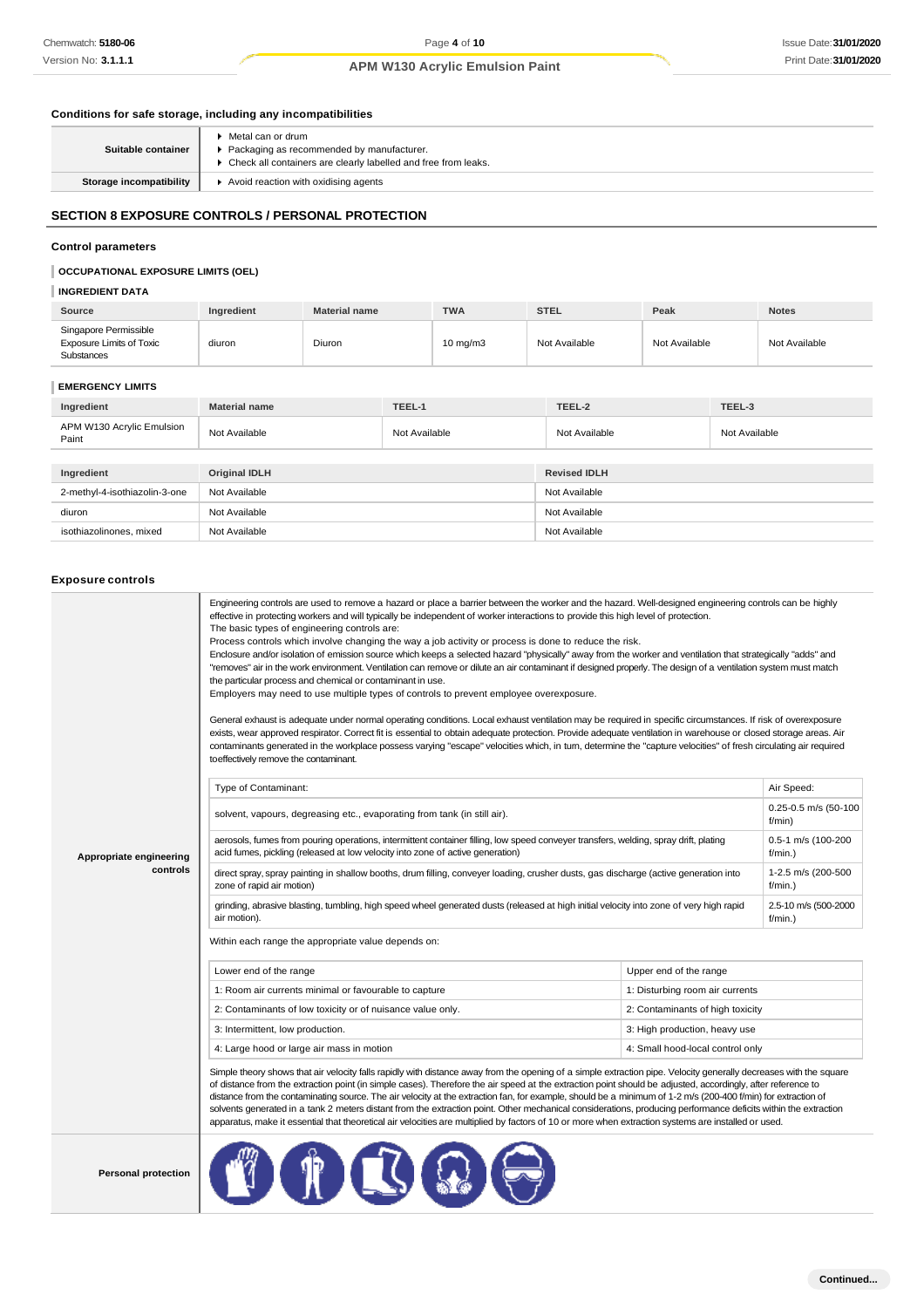| Eye and face protection      | Safety glasses with side shields.<br>Chemical goggles.<br>► Contact lenses may pose a special hazard; soft contact lenses may absorb and concentrate irritants. A written policy document, describing the wearing of<br>lenses or restrictions on use, should be created for each workplace or task. This should include a review of lens absorption and adsorption for the class of<br>chemicals in use and an account of injury experience. Medical and first-aid personnel should be trained in their removal and suitable equipment should be<br>readily available. In the event of chemical exposure, begin eye irrigation immediately and remove contact lens as soon as practicable. Lens should be removed<br>at the first signs of eye redness or irritation - lens should be removed in a clean environment only after workers have washed hands thoroughly. [CDC NIOSH<br>Current Intelligence Bulletin 59], [AS/NZS 1336 or national equivalent]                                                                                                                                                                                                                                                                                                                                                                                                                                                                                                                                                                                                                                                                                                                                                                                                                                                                                                                                                                                                                                                                                                                                                                                                                                                         |
|------------------------------|----------------------------------------------------------------------------------------------------------------------------------------------------------------------------------------------------------------------------------------------------------------------------------------------------------------------------------------------------------------------------------------------------------------------------------------------------------------------------------------------------------------------------------------------------------------------------------------------------------------------------------------------------------------------------------------------------------------------------------------------------------------------------------------------------------------------------------------------------------------------------------------------------------------------------------------------------------------------------------------------------------------------------------------------------------------------------------------------------------------------------------------------------------------------------------------------------------------------------------------------------------------------------------------------------------------------------------------------------------------------------------------------------------------------------------------------------------------------------------------------------------------------------------------------------------------------------------------------------------------------------------------------------------------------------------------------------------------------------------------------------------------------------------------------------------------------------------------------------------------------------------------------------------------------------------------------------------------------------------------------------------------------------------------------------------------------------------------------------------------------------------------------------------------------------------------------------------------------|
| <b>Skin protection</b>       | See Hand protection below                                                                                                                                                                                                                                                                                                                                                                                                                                                                                                                                                                                                                                                                                                                                                                                                                                                                                                                                                                                                                                                                                                                                                                                                                                                                                                                                                                                                                                                                                                                                                                                                                                                                                                                                                                                                                                                                                                                                                                                                                                                                                                                                                                                            |
| <b>Hands/feet protection</b> | ▶ Wear chemical protective gloves, e.g. PVC.<br>▶ Wear safety footwear or safety gumboots, e.g. Rubber<br>NOTE:<br>The material may produce skin sensitisation in predisposed individuals. Care must be taken, when removing gloves and other protective equipment, to avoid<br>all possible skin contact.<br>► Contaminated leather items, such as shoes, belts and watch-bands should be removed and destroyed.<br>The selection of suitable gloves does not only depend on the material, but also on further marks of quality which vary from manufacturer to manufacturer. Where<br>the chemical is a preparation of several substances, the resistance of the glove material can not be calculated in advance and has therefore to be checked prior<br>to the application.<br>The exact break through time for substances has to be obtained from the manufacturer of the protective gloves and has to be observed when making a final<br>choice.<br>Suitability and durability of glove type is dependent on usage. Important factors in the selection of gloves include:<br>Frequency and duration of contact,<br>• chemical resistance of glove material,<br>▶ qlove thickness and<br>• dexterity<br>Select gloves tested to a relevant standard (e.g. Europe EN 374, US F739, AS/NZS 2161.1 or national equivalent).<br>▶ When prolonged or frequently repeated contact may occur, a glove with a protection class of 5 or higher (breakthrough time greater than 240 minutes<br>according to EN 374, AS/NZS 2161.10.1 or national equivalent) is recommended.<br>▶ When only brief contact is expected, a glove with a protection class of 3 or higher (breakthrough time greater than 60 minutes according to EN 374, AS/NZS<br>2161.10.1 or national equivalent) is recommended.<br>► Some glove polymer types are less affected by movement and this should be taken into account when considering gloves for long-term use.<br>Contaminated gloves should be replaced.<br>Gloves must only be wom on clean hands. After using gloves, hands should be washed and dried thoroughly. Application of a non-perfumed moisturiser is<br>recommended.<br><b>Butyl rubber gloves</b><br>Nitrile rubber gloves |
| <b>Body protection</b>       | See Other protection below                                                                                                                                                                                                                                                                                                                                                                                                                                                                                                                                                                                                                                                                                                                                                                                                                                                                                                                                                                                                                                                                                                                                                                                                                                                                                                                                                                                                                                                                                                                                                                                                                                                                                                                                                                                                                                                                                                                                                                                                                                                                                                                                                                                           |
| Other protection             | • Overalls.<br>P.V.C. apron.<br>Barrier cream.<br>Skin cleansing cream.<br>▶ Eye wash unit.                                                                                                                                                                                                                                                                                                                                                                                                                                                                                                                                                                                                                                                                                                                                                                                                                                                                                                                                                                                                                                                                                                                                                                                                                                                                                                                                                                                                                                                                                                                                                                                                                                                                                                                                                                                                                                                                                                                                                                                                                                                                                                                          |
| <b>Thermal hazards</b>       | Not Available                                                                                                                                                                                                                                                                                                                                                                                                                                                                                                                                                                                                                                                                                                                                                                                                                                                                                                                                                                                                                                                                                                                                                                                                                                                                                                                                                                                                                                                                                                                                                                                                                                                                                                                                                                                                                                                                                                                                                                                                                                                                                                                                                                                                        |

### **Recommended material(s)**

**GLOVE SELECTION INDEX**

Glove selection is based on a modified presentation of the:

*"***Forsberg Clothing Performance Index".**

The effect(s) of the following substance(s) are taken into account in the *computergenerated* selection:

APM W130 Acrylic Emulsion Paint

| <b>Material</b>       | <b>CPI</b> |
|-----------------------|------------|
| <b>NATURAL RUBBER</b> | C          |
| NATURAL+NEOPRENE      | C          |
| <b>NEOPRENE</b>       | C          |
| NEOPRENE/NATURAL      | C          |
| <b>NITRILE</b>        | C          |
| NITRILE+PVC           | C          |
| PE/EVAL/PE            | C          |
| <b>PVA</b>            | C          |
| <b>PVC</b>            | C          |
| <b>TEFLON</b>         | C          |

\* CPI - Chemwatch Performance Index

A: Best Selection

B: Satisfactory; may degrade after 4 hours continuous immersion

C: Poor to Dangerous Choice for other than short term immersion

**NOTE**: As a series of factors will influence the actual performance of the glove, a final selection must be based on detailed observation. -

\* Where the glove is to be used on a short term, casual or infrequent basis, factors such as "feel" or convenience (e.g. disposability), may dictate a choice of gloves which might otherwise be unsuitable following long-term or frequent use. A qualified practitioner should be consulted.

## **SECTION 9 PHYSICAL AND CHEMICAL PROPERTIES**

### **Respiratory protection**

Type AK-P Filter of sufficient capacity. (AS/NZS 1716 & 1715, EN 143:2000 & 149:2001, ANSI Z88 or national equivalent)

Where the concentration of gas/particulates in the breathing zone, approaches or exceeds the "Exposure Standard" (or ES), respiratory protection is required.

Degree of protection varies with both face-piece and Class of filter; the nature of protection varies with Type of filter.

| <b>Required Minimum</b><br><b>Protection Factor</b> | Half-Face<br>Respirator  | <b>Full-Face</b><br>Respirator     | <b>Powered Air</b><br>Respirator        |
|-----------------------------------------------------|--------------------------|------------------------------------|-----------------------------------------|
| up to $10 \times ES$                                | AK-AUS P2                | ٠                                  | AK-PAPR-AUS /<br>Class 1 P <sub>2</sub> |
| up to $50 \times ES$                                | $\overline{\phantom{a}}$ | AK-AUS / Class<br>1 P <sub>2</sub> |                                         |
| up to $100 \times ES$                               | ٠                        | AK-2 P2                            | AK-PAPR-2 P2 ^                          |

#### ^ - Full-face

A(All classes) = Organic vapours, B AUS or B1 = Acid gasses, B2 = Acid gas or hydrogen cyanide(HCN), B3 = Acid gas or hydrogen cyanide(HCN), E = Sulfur dioxide(SO2), G = Agricultural chemicals,  $K =$  Ammonia(NH3), Hg = Mercury, NO = Oxides of nitrogen, MB = Methyl bromide, AX = Low boiling point organic compounds(below 65 degC)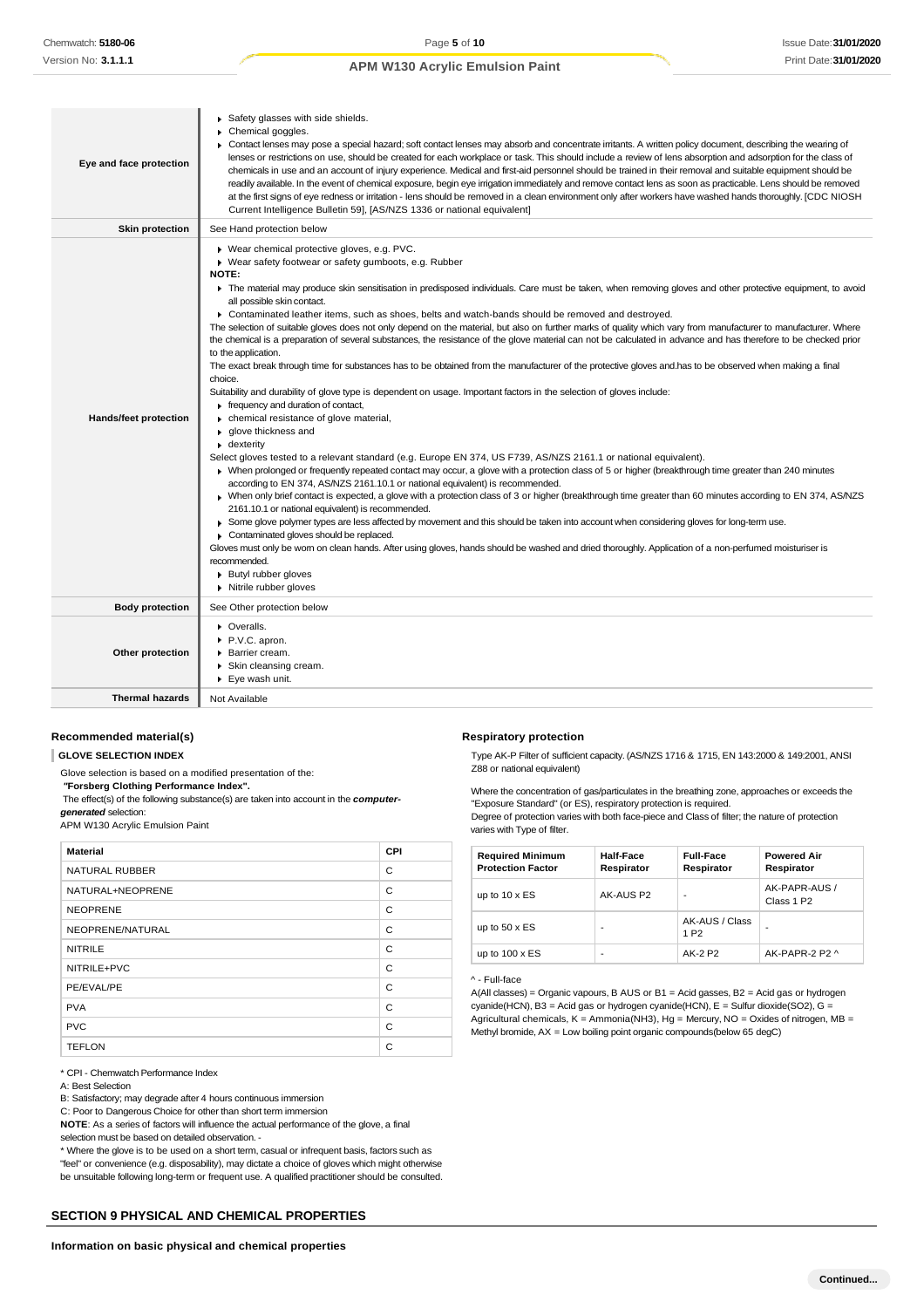| Appearance                                      | Coloured liquid; mixes with water. |                                                   |                |  |
|-------------------------------------------------|------------------------------------|---------------------------------------------------|----------------|--|
|                                                 |                                    |                                                   |                |  |
| <b>Physical state</b>                           | Liquid                             | Relative density (Water = 1)                      | $-1.3$         |  |
| Odour                                           | Not Available                      | <b>Partition coefficient</b><br>n-octanol / water | Not Available  |  |
| <b>Odour threshold</b>                          | Not Available                      | <b>Auto-ignition temperature</b><br>$(^{\circ}C)$ | Not Available  |  |
| pH (as supplied)                                | Not Available                      | Decomposition<br>temperature                      | Not Available  |  |
| Melting point / freezing<br>point (°C)          | Not Available                      | Viscosity (cSt)                                   | 90-95 KU       |  |
| Initial boiling point and<br>boiling range (°C) | Not Available                      | Molecular weight (g/mol)                          | Not Applicable |  |
| Flash point (°C)                                | Not Available                      | <b>Taste</b>                                      | Not Available  |  |
| <b>Evaporation rate</b>                         | Not Available                      | <b>Explosive properties</b>                       | Not Available  |  |
| Flammability                                    | Not Available                      | <b>Oxidising properties</b>                       | Not Available  |  |
| <b>Upper Explosive Limit (%)</b>                | Not Available                      | Surface Tension (dyn/cm or<br>$mN/m$ )            | Not Available  |  |
| Lower Explosive Limit (%)                       | Not Available                      | <b>Volatile Component (%vol)</b>                  | $2 - 6$        |  |
| Vapour pressure (kPa)                           | Not Available                      | Gas group                                         | Not Available  |  |
| Solubility in water (g/L)                       | Miscible                           | pH as a solution (1%)                             | Not Available  |  |
| Vapour density (Air = $1$ )                     | Not Available                      | VOC g/L                                           | Not Available  |  |

# **SECTION 10 STABILITY AND REACTIVITY**

| Reactivity                                 | See section 7                                                                                                                    |
|--------------------------------------------|----------------------------------------------------------------------------------------------------------------------------------|
| <b>Chemical stability</b>                  | Unstable in the presence of incompatible materials.<br>Product is considered stable.<br>Hazardous polymerisation will not occur. |
| Possibility of hazardous<br>reactions      | See section 7                                                                                                                    |
| <b>Conditions to avoid</b>                 | See section 7                                                                                                                    |
| Incompatible materials                     | See section 7                                                                                                                    |
| <b>Hazardous decomposition</b><br>products | See section 5                                                                                                                    |

# **SECTION 11 TOXICOLOGICAL INFORMATION**

# **Information on toxicological effects**

**4-isothiazolin-3-one**

| Inhaled                                   | The material is not thought to produce either adverse health effects or irritation of the respiratory tract following inhalation (as classified by EC Directives<br>using animal models). Nevertheless, adverse systemic effects have been produced following exposure of animals by at least one other route and good hygiene<br>practice requires that exposure be kept to a minimum and that suitable control measures be used in an occupational setting.                                                                                                                                                                                                                                                                                                                                                                                                                                                                                                                                                                                                                                                                      |                                    |  |
|-------------------------------------------|------------------------------------------------------------------------------------------------------------------------------------------------------------------------------------------------------------------------------------------------------------------------------------------------------------------------------------------------------------------------------------------------------------------------------------------------------------------------------------------------------------------------------------------------------------------------------------------------------------------------------------------------------------------------------------------------------------------------------------------------------------------------------------------------------------------------------------------------------------------------------------------------------------------------------------------------------------------------------------------------------------------------------------------------------------------------------------------------------------------------------------|------------------------------------|--|
| Ingestion                                 | Accidental ingestion of the material may be damaging to the health of the individual.<br>Taken by mouth, isothiazolinones have moderate to high toxicity. The major signs of toxicity are severe stomach irritation, lethargy, and inco-ordination.                                                                                                                                                                                                                                                                                                                                                                                                                                                                                                                                                                                                                                                                                                                                                                                                                                                                                |                                    |  |
| <b>Skin Contact</b>                       | There is some evidence to suggest that this material can cause inflammation of the skin on contact in some persons.<br>Solutions of isothiazolinones may be irritating or even damaging to the skin, depending on concentration. A concentration of over 0.1% can irritate, and over<br>0.5% can cause severe irritation.<br>Open cuts, abraded or irritated skin should not be exposed to this material<br>Entry into the blood-stream, through, for example, cuts, abrasions or lesions, may produce systemic injury with harmful effects. Examine the skin prior to the use<br>of the material and ensure that any external damage is suitably protected.                                                                                                                                                                                                                                                                                                                                                                                                                                                                       |                                    |  |
| Eye                                       | There is some evidence to suggest that this material can cause eye irritation and damage in some persons.<br>Solutions containing isothiazolinones may damage the mucous membranes and comea. Animal testing showed very low concentrations (under 0.1%) did not<br>cause irritation, while higher levels (3-5.5%) produced severe irritation and damage to the eye.                                                                                                                                                                                                                                                                                                                                                                                                                                                                                                                                                                                                                                                                                                                                                               |                                    |  |
| Chronic                                   | Skin contact with the material is more likely to cause a sensitisation reaction in some persons compared to the general population.<br>Substance accumulation, in the human body, may occur and may cause some concern following repeated or long-term occupational exposure.<br>There is some evidence from animal testing that exposure to this material may result in reduced fertility.<br>There is some evidence from animal testing that exposure to this material may result in toxic effects to the unborn baby.<br>Chronic effects of exposure to diuron may include skin irritation, abnormal pigmentation, growth retardation, blurring of vision, abnormal liver, spleen and<br>thyroid effects; red blood cell destruction, or reduction of the blood's oxygen carrying capacity causing bluish discolouration and breathlessness.<br>The isothiazolinones are known contact sensitisers. Sensitisation is more likely with the chlorinated species as opposed to the non-chlorinated species.<br>Exposure to the material for prolonged periods may cause physical defects in the developing embryo (teratogenesis). |                                    |  |
|                                           |                                                                                                                                                                                                                                                                                                                                                                                                                                                                                                                                                                                                                                                                                                                                                                                                                                                                                                                                                                                                                                                                                                                                    |                                    |  |
| <b>APM W130 Acrylic Emulsion</b><br>Paint | <b>TOXICITY</b><br>Not Available                                                                                                                                                                                                                                                                                                                                                                                                                                                                                                                                                                                                                                                                                                                                                                                                                                                                                                                                                                                                                                                                                                   | <b>IRRITATION</b><br>Not Available |  |
| 2-methyl-                                 | <b>TOXICITY</b>                                                                                                                                                                                                                                                                                                                                                                                                                                                                                                                                                                                                                                                                                                                                                                                                                                                                                                                                                                                                                                                                                                                    | <b>IRRITATION</b>                  |  |

Not Available Not Available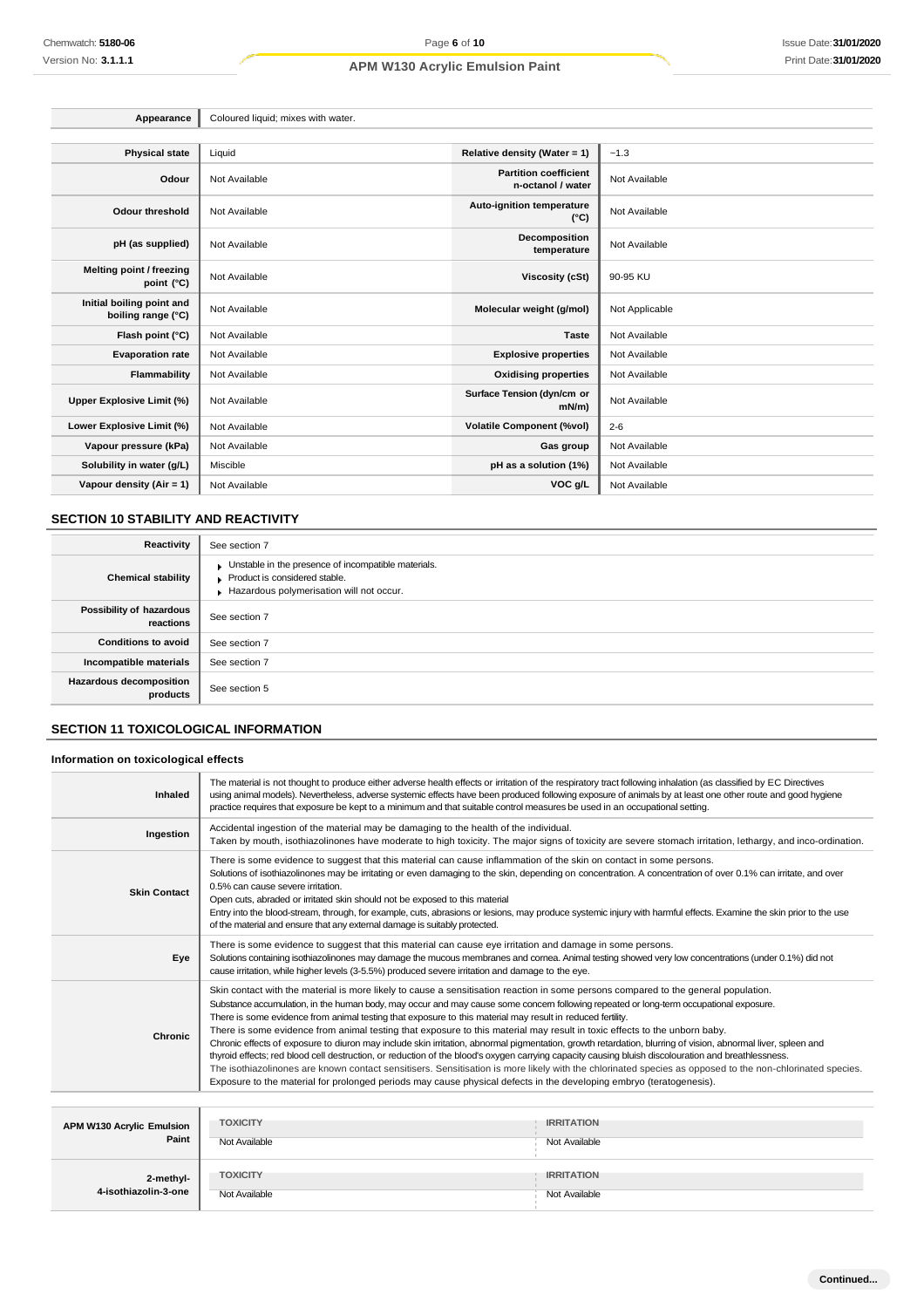|                                          | <b>TOXICITY</b>                                                                                                                                                                                                                                                                                                                                                                                                                                                                                                                                                                                                                                                                                                                                                                                                                                                                                                                                                                                                                                                                                                                                                                                                                                                                                                                                                                                                                                                                                                                                                                                                                                                                                                                                                                                                                                                                                                                                                                                                                                                                                                                                                                                                                                                                                                                                                                                                                                                                                                                                                                                                                                                                                                                                                                                                                                                                                                                                                                                                                                                                                                                                                                                                                                                                                                                                                                                                                                                                                                                                                                                                                                                                                                                                                  | <b>IRRITATION</b>                                                                                                  |  |  |
|------------------------------------------|------------------------------------------------------------------------------------------------------------------------------------------------------------------------------------------------------------------------------------------------------------------------------------------------------------------------------------------------------------------------------------------------------------------------------------------------------------------------------------------------------------------------------------------------------------------------------------------------------------------------------------------------------------------------------------------------------------------------------------------------------------------------------------------------------------------------------------------------------------------------------------------------------------------------------------------------------------------------------------------------------------------------------------------------------------------------------------------------------------------------------------------------------------------------------------------------------------------------------------------------------------------------------------------------------------------------------------------------------------------------------------------------------------------------------------------------------------------------------------------------------------------------------------------------------------------------------------------------------------------------------------------------------------------------------------------------------------------------------------------------------------------------------------------------------------------------------------------------------------------------------------------------------------------------------------------------------------------------------------------------------------------------------------------------------------------------------------------------------------------------------------------------------------------------------------------------------------------------------------------------------------------------------------------------------------------------------------------------------------------------------------------------------------------------------------------------------------------------------------------------------------------------------------------------------------------------------------------------------------------------------------------------------------------------------------------------------------------------------------------------------------------------------------------------------------------------------------------------------------------------------------------------------------------------------------------------------------------------------------------------------------------------------------------------------------------------------------------------------------------------------------------------------------------------------------------------------------------------------------------------------------------------------------------------------------------------------------------------------------------------------------------------------------------------------------------------------------------------------------------------------------------------------------------------------------------------------------------------------------------------------------------------------------------------------------------------------------------------------------------------------------------|--------------------------------------------------------------------------------------------------------------------|--|--|
| diuron                                   | dermal (rat) LD50: >5000 mg/kg <sup>[2]</sup>                                                                                                                                                                                                                                                                                                                                                                                                                                                                                                                                                                                                                                                                                                                                                                                                                                                                                                                                                                                                                                                                                                                                                                                                                                                                                                                                                                                                                                                                                                                                                                                                                                                                                                                                                                                                                                                                                                                                                                                                                                                                                                                                                                                                                                                                                                                                                                                                                                                                                                                                                                                                                                                                                                                                                                                                                                                                                                                                                                                                                                                                                                                                                                                                                                                                                                                                                                                                                                                                                                                                                                                                                                                                                                                    | Not Available                                                                                                      |  |  |
|                                          | Oral (rat) LD50: 1000 mg/kg <sup>[2]</sup>                                                                                                                                                                                                                                                                                                                                                                                                                                                                                                                                                                                                                                                                                                                                                                                                                                                                                                                                                                                                                                                                                                                                                                                                                                                                                                                                                                                                                                                                                                                                                                                                                                                                                                                                                                                                                                                                                                                                                                                                                                                                                                                                                                                                                                                                                                                                                                                                                                                                                                                                                                                                                                                                                                                                                                                                                                                                                                                                                                                                                                                                                                                                                                                                                                                                                                                                                                                                                                                                                                                                                                                                                                                                                                                       |                                                                                                                    |  |  |
|                                          | <b>TOXICITY</b>                                                                                                                                                                                                                                                                                                                                                                                                                                                                                                                                                                                                                                                                                                                                                                                                                                                                                                                                                                                                                                                                                                                                                                                                                                                                                                                                                                                                                                                                                                                                                                                                                                                                                                                                                                                                                                                                                                                                                                                                                                                                                                                                                                                                                                                                                                                                                                                                                                                                                                                                                                                                                                                                                                                                                                                                                                                                                                                                                                                                                                                                                                                                                                                                                                                                                                                                                                                                                                                                                                                                                                                                                                                                                                                                                  | <b>IRRITATION</b>                                                                                                  |  |  |
| isothiazolinones, mixed                  | Oral (rat) LD50: 53 mg/kgd <sup>[2]</sup>                                                                                                                                                                                                                                                                                                                                                                                                                                                                                                                                                                                                                                                                                                                                                                                                                                                                                                                                                                                                                                                                                                                                                                                                                                                                                                                                                                                                                                                                                                                                                                                                                                                                                                                                                                                                                                                                                                                                                                                                                                                                                                                                                                                                                                                                                                                                                                                                                                                                                                                                                                                                                                                                                                                                                                                                                                                                                                                                                                                                                                                                                                                                                                                                                                                                                                                                                                                                                                                                                                                                                                                                                                                                                                                        | Nil reported                                                                                                       |  |  |
| Legend:                                  | 1. Value obtained from Europe ECHA Registered Substances - Acute toxicity 2.* Value obtained from manufacturer's SDS. Unless otherwise specified data<br>extracted from RTECS - Register of Toxic Effect of chemical Substances                                                                                                                                                                                                                                                                                                                                                                                                                                                                                                                                                                                                                                                                                                                                                                                                                                                                                                                                                                                                                                                                                                                                                                                                                                                                                                                                                                                                                                                                                                                                                                                                                                                                                                                                                                                                                                                                                                                                                                                                                                                                                                                                                                                                                                                                                                                                                                                                                                                                                                                                                                                                                                                                                                                                                                                                                                                                                                                                                                                                                                                                                                                                                                                                                                                                                                                                                                                                                                                                                                                                  |                                                                                                                    |  |  |
|                                          | The following information refers to contact allergens as a group and may not be specific to this product.<br>Contact allergies quickly manifest themselves as contact eczema, more rarely as urticaria or Quincke's oedema. The pathogenesis of contact eczema<br>involves a cell-mediated (T lymphocytes) immune reaction of the delayed type. Other allergic skin reactions, e.g. contact urticaria, involve antibody-<br>mediated immune reactions. The significance of the contact allergen is not simply determined by its sensitisation potential: the distribution of the substance<br>and the opportunities for contact with it are equally important. A weakly sensitising substance which is widely distributed can be a more important allergen<br>than one with stronger sensitising potential with which few individuals come into contact. From a clinical point of view, substances are noteworthy if they<br>produce an allergic test reaction in more than 1% of the persons tested.                                                                                                                                                                                                                                                                                                                                                                                                                                                                                                                                                                                                                                                                                                                                                                                                                                                                                                                                                                                                                                                                                                                                                                                                                                                                                                                                                                                                                                                                                                                                                                                                                                                                                                                                                                                                                                                                                                                                                                                                                                                                                                                                                                                                                                                                                                                                                                                                                                                                                                                                                                                                                                                                                                                                                            |                                                                                                                    |  |  |
| 2-METHYL-<br>4-ISOTHIAZOLIN-3-ONE        | Asthma-like symptoms may continue for months or even years after exposure to the material ceases. This may be due to a non-allergenic condition known<br>as reactive airways dysfunction syndrome (RADS) which can occur following exposure to high levels of highly irritating compound. Key criteria for the<br>diagnosis of RADS include the absence of preceding respiratory disease, in a non-atopic individual, with abrupt onset of persistent asthma-like symptoms<br>within minutes to hours of a documented exposure to the irritant. A reversible airflow pattern, on spirometry, with the presence of moderate to severe<br>bronchial hyperreactivity on methacholine challenge testing and the lack of minimal lymphocytic inflammation, without eosinophilia, have also been included<br>in the criteria for diagnosis of RADS. RADS (or asthma) following an irritating inhalation is an infrequent disorder with rates related to the concentration<br>of and duration of exposure to the irritating substance. Industrial bronchitis, on the other hand, is a disorder that occurs as result of exposure due to high<br>concentrations of irritating substance (often particulate in nature) and is completely reversible after exposure ceases. The disorder is characterised by<br>dyspnea, cough and mucus production.<br>No significant acute toxicological data identified in literature search.<br>The material may be irritating to the eye, with prolonged contact causing inflammation. Repeated or prolonged exposure to irritants may produce<br>conjunctivitis.<br>The material may cause skin irritation after prolonged or repeated exposure and may produce on contact skin redness, swelling, the production of vesicles,<br>scaling and thickening of the skin.<br>NOTE: Substance has been shown to be mutagenic in at least one assay, or belongs to a family of chemicals producing damage or change to cellular                                                                                                                                                                                                                                                                                                                                                                                                                                                                                                                                                                                                                                                                                                                                                                                                                                                                                                                                                                                                                                                                                                                                                                                                                                                                                                                                                                                                                                                                                                                                                                                                                                                                                                                                                                                                            |                                                                                                                    |  |  |
|                                          |                                                                                                                                                                                                                                                                                                                                                                                                                                                                                                                                                                                                                                                                                                                                                                                                                                                                                                                                                                                                                                                                                                                                                                                                                                                                                                                                                                                                                                                                                                                                                                                                                                                                                                                                                                                                                                                                                                                                                                                                                                                                                                                                                                                                                                                                                                                                                                                                                                                                                                                                                                                                                                                                                                                                                                                                                                                                                                                                                                                                                                                                                                                                                                                                                                                                                                                                                                                                                                                                                                                                                                                                                                                                                                                                                                  | DNA.<br>Considered to be a minor sensitiser in Kathon CG (1) (1). Bruze etal - Contact Dermatitis 20: 219-39, 1989 |  |  |
| <b>DIURON</b>                            | No significant acute toxicological data identified in literature search.<br>Diuron is absorbed readily through the gut and lungs while uptake through the skin is more limited. It is slightly toxic to mammals but juveniles are more<br>susceptible than adults(18). The oral LD50 in rats is 3-4 g/kg and the dermal LD50 is > 2 g/kg(19). An early study indicated that animals fed protein-<br>deficient diets were considerably more vulnerable to diuron toxicity; rats fed a diet of 3% protein were five times more sensitive to diuron.<br>Exposure to sub-lethal doses of diuron causes formation of methaemoglobin, an abnormal form of the protein haemoglobin which carries oxygen in the<br>blood. Diuron can decrease the number of red blood cells (RBCs), increase the number of abnormally shaped RBCs, and increase the number of white<br>blood cells. Diuron may cause the spleen to become congested due to the increased demand to remove damaged RBCs. Increases in liver size are also<br>observed and are indicative of the extra load placed on this organ, the body's major site of detoxification. Diuron can also cause eye and skin irritation.<br>Diuron contains two significant impurities from the manufacturing process 3,3',4,4'-tetrachloroazobenzene (TCAB) and 3,3',4,4'-tetrachloroazoxybenzene<br>(TCAOB), both potent 'dioxin-like' substances. TCAB levels between 0.15 and 28 ppm have been found in diuron samples tested. TCAOB is present at<br>lower levels. Both TCAB and TCAOB cause chloracne a serious skin disease<br>Carcinogenicity: The US Environmental Protection Agency (EPA) has classified diuron as a 'known/likely' carcinogen since 1997 based on the results of<br>two studies. One study on rats indicated that both males and females fed diuron had a higher incidence of bladder cancer than control animals. The male<br>rats in this study also had a higher incidence of kidney cancer than the control animals. In a study of mice animals with higher exposures had more breast<br>cancer<br><b>Mutagenicity:</b> There is conflicting evidence on whether diuron can cause mutations<br>Developmental Toxicity: Rats fed relatively high levels (125 mg/kg/day) of diuron produced offspring with delayed bone formation(26) and other studies<br>indicate that similar levels of diuron reduce birth weight. The US Toxics Release Inventory list diuron as a developmental toxin In mammals, metabolism<br>principally occurs through hydroxylation and dealkylation.<br>Metabolites. Breakdown of this compound is similar in animals, plants and soil. The first step is N-demethylation followed by ring cleavage. The main<br>breakdown product of diuron is 3,4-dichloroaniline(3,4-DCA). The oral LD50 of 3,4-DCA in rats is around 60 mg/kg and by the inhalation route the LC50<br>ranges from 2.8 to 4.7 mg/l/4hrs indicating that 3,4-DCA is considerably more toxic than diuron itself. Dermal and inhalation absorption is rapid leading to<br>formation of methaemoglobin. A marked species difference is dermal toxicity is noted with rabbit considerably more sensitive than rats. No human data is<br>available but by extrapolating from other aromatic amines humans could be considerably more sensitive to methaemoglobin formation than rats. 3,4-DCA<br>should be regarded as a potential respiratory sensitiser. The carcinogenic potential of 3,4-DCA remains uncertain.<br>Note: Equivocal animal tumorigenic agent by RTECS criteria. NOTE: This substance may contain impurities (tetrachlorazobenzene and<br>tetrachloroazoxybenzene). Maximum impurity levels are proscribed under various jurisdictions ADI: 0.006 mg/kg/day NOEL: 0.625 mg/kg/day |                                                                                                                    |  |  |
| <b>ISOTHIAZOLINONES,</b><br><b>MIXED</b> | The following information refers to contact allergens as a group and may not be specific to this product.<br>Contact allergies quickly manifest themselves as contact eczema, more rarely as urticaria or Quincke's oedema. The pathogenesis of contact eczema<br>involves a cell-mediated (T lymphocytes) immune reaction of the delayed type. Other allergic skin reactions, e.g. contact urticaria, involve antibody-<br>mediated immune reactions. The significance of the contact allergen is not simply determined by its sensitisation potential: the distribution of the substance<br>and the opportunities for contact with it are equally important. A weakly sensitising substance which is widely distributed can be a more important allergen<br>than one with stronger sensitising potential with which few individuals come into contact. From a clinical point of view, substances are noteworthy if they<br>produce an allergic test reaction in more than 1% of the persons tested.<br>No significant acute toxicological data identified in literature search.<br>The material may be irritating to the eye, with prolonged contact causing inflammation. Repeated or prolonged exposure to irritants may produce<br>conjunctivitis.<br>The material may cause skin irritation after prolonged or repeated exposure and may produce on contact skin redness, swelling, the production of vesicles,<br>scaling and thickening of the skin.<br>Asthma-like symptoms may continue for months or even years after exposure to the material ceases. This may be due to a non-allergenic condition known<br>as reactive airways dysfunction syndrome (RADS) which can occur following exposure to high levels of highly irritating compound. Key criteria for the<br>diagnosis of RADS include the absence of preceding respiratory disease, in a non-atopic individual, with abrupt onset of persistent asthma-like symptoms<br>within minutes to hours of a documented exposure to the irritant. A reversible airflow pattern, on spirometry, with the presence of moderate to severe                                                                                                                                                                                                                                                                                                                                                                                                                                                                                                                                                                                                                                                                                                                                                                                                                                                                                                                                                                                                                                                                                                                                                                                                                                                                                                                                                                                                                                                                                                                                                                                                                                                             |                                                                                                                    |  |  |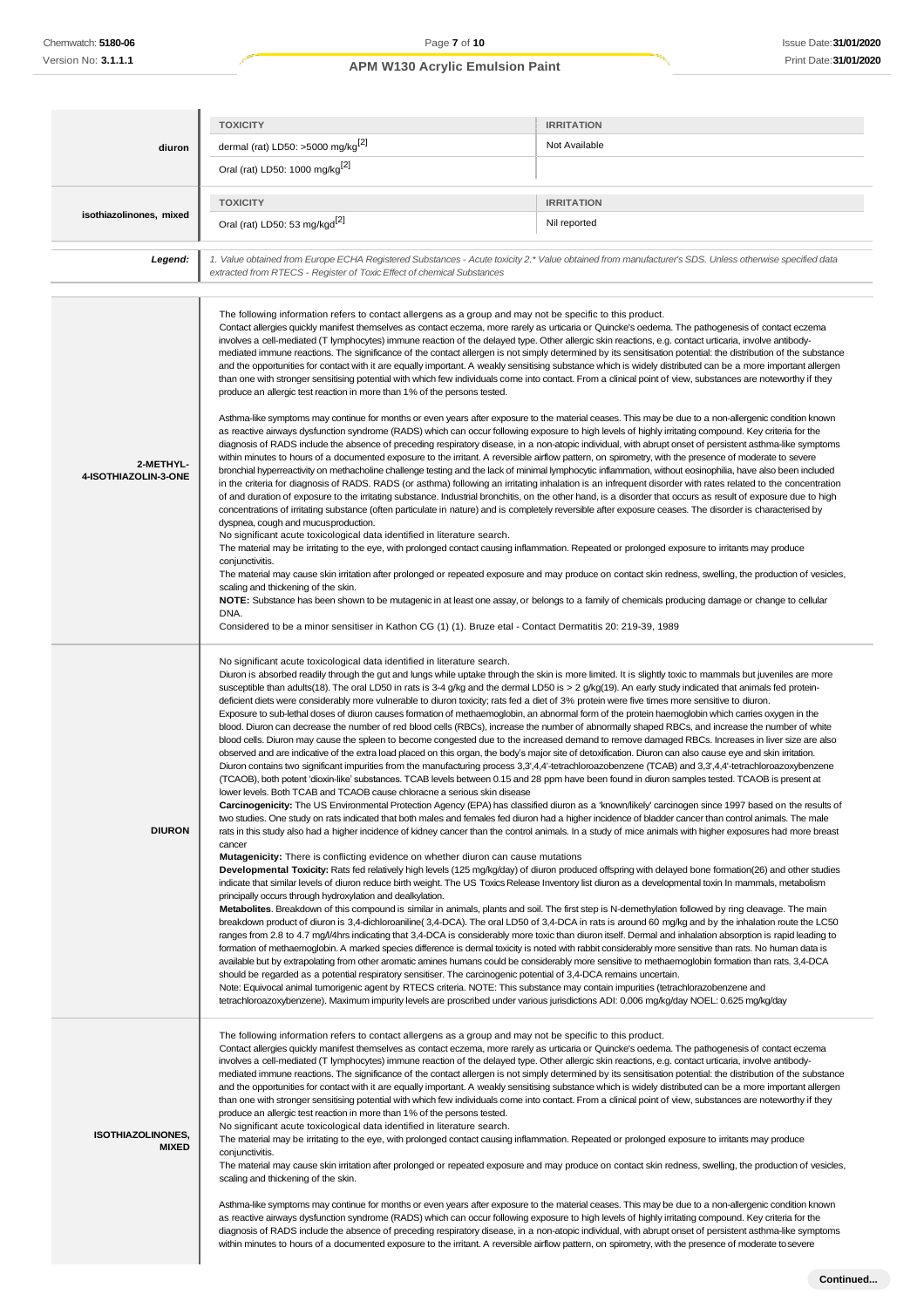|                                             | bronchial hyperreactivity on methacholine challenge testing and the lack of minimal lymphocytic inflammation, without eosinophilia, have also been included<br>in the criteria for diagnosis of RADS. RADS (or asthma) following an irritating inhalation is an infrequent disorder with rates related to the concentration<br>of and duration of exposure to the irritating substance. Industrial bronchitis, on the other hand, is a disorder that occurs as result of exposure due to high<br>concentrations of irritating substance (often particulate in nature) and is completely reversible after exposure ceases. The disorder is characterised by<br>dyspnea, cough and mucus production. |                                 |                                                                                                                                                                    |
|---------------------------------------------|----------------------------------------------------------------------------------------------------------------------------------------------------------------------------------------------------------------------------------------------------------------------------------------------------------------------------------------------------------------------------------------------------------------------------------------------------------------------------------------------------------------------------------------------------------------------------------------------------------------------------------------------------------------------------------------------------|---------------------------------|--------------------------------------------------------------------------------------------------------------------------------------------------------------------|
| <b>Acute Toxicity</b>                       | N                                                                                                                                                                                                                                                                                                                                                                                                                                                                                                                                                                                                                                                                                                  | Carcinogenicity                 | O                                                                                                                                                                  |
| <b>Skin Irritation/Corrosion</b>            | N                                                                                                                                                                                                                                                                                                                                                                                                                                                                                                                                                                                                                                                                                                  | Reproductivity                  | O                                                                                                                                                                  |
| <b>Serious Eye</b><br>Damage/Irritation     | Ø                                                                                                                                                                                                                                                                                                                                                                                                                                                                                                                                                                                                                                                                                                  | <b>STOT - Single Exposure</b>   | O                                                                                                                                                                  |
| <b>Respiratory or Skin</b><br>sensitisation |                                                                                                                                                                                                                                                                                                                                                                                                                                                                                                                                                                                                                                                                                                    | <b>STOT - Repeated Exposure</b> | ◎                                                                                                                                                                  |
| Mutagenicity                                | N                                                                                                                                                                                                                                                                                                                                                                                                                                                                                                                                                                                                                                                                                                  | <b>Aspiration Hazard</b>        | O                                                                                                                                                                  |
|                                             |                                                                                                                                                                                                                                                                                                                                                                                                                                                                                                                                                                                                                                                                                                    | Legend:                         | $\blacktriangleright$ - Data required to make classification available<br>$\blacktriangleright$ – Data available but does not fill the criteria for classification |

*– Data Not Available to makeclassification*

### **SECTION 12 ECOLOGICAL INFORMATION**

#### **Toxicity**

Very toxic to aquatic organisms, may cause long-term adverse effects in the aquatic environment.

Do NOT allow product to come in contact with surface waters or to intertidal areas below the mean high water mark. Do not contaminate water when cleaning equipment or disposing of equipment wash-waters.

Wastes resulting from use of the product must be disposed of on site or at approved waste sites.

For Diuron: Vapor pressure: 6.90 x10-8 mm Hg (25 C); Henry's law constant: 5.10 x 10-10 atm m3 mol-1.

Atmospheric Fate: Diuron is non-volatile in the atmosphere and is unlikely to be dispersed over large areas. Diuron has a low tendency to volatilize from water or moist soils. Volatilization is insignificant except when diuron is exposed on the soil surface for several days or weeks under hot, dry conditions. Photolysis is generally not a principal route of diuron degradation in aqueous systems.

Terrestrial Fate: Soil - Microbial degradation is the primary means of diuron dissipation from soil. Tetrachloroazobenzene (TCAB) and tetrachloroazoxybenzene (TCAOB) sorb very strongly to soils and are not likely to leach. Diuron leaching is greatest in soils low in organic matter and soils with high permeability to water, such as coarse soils. Diuron is moderately to highly persistent in soils. The average field half-life is 90 days; however, half-lives are highly variable. Photodegradation is not considered a primary dissipation route, but losses can be significant if diuron remains on the soil surface for several days or weeks. Diuron is mobile in soil and has a relatively low tendency to sorb to soils and sediments. Plants - Residues, at levels toxic to plants, generally dissipate within a season when applied at low selective rates. At higher application rates, residues may persist for more than one year. Diuron is readily absorbed through the root system of plants and less readily through the leaves and stems. Diuron inhibits plant photosynthesis.

Aquatic Fate: Photolysis is not a principal route for degradation in aqueous systems. Diuron is both mobile and relatively persistent in aqueous systems, and is prone to off-site movement in surface runoff and migration to ground water. Microbes are the primary agents in the degradation of diuron in aquatic environments. Reductive dechlorination of the product has been observed in anaerobic pond sediments.

Ecotoxicity: Diuron is slightly toxic to bobwhite quail and practically nontoxic to mallard duck. Diuron is also slightly toxic to bluegill sunfish and moderately toxic to rainbow trout and sheepshead minnow. Diuron is highly toxic to Daphnia magna water fleas but not acutely toxic to honey bees. Diuron has been attributed to unnatural shell thickening in the Pacific oyster. Little tissue storage in mammals is anticipated. Diuron is toxic to fish and aquatic invertebrates.

Environmental Fate: Isothiazolinones are antimicrobials used to control bacteria, fungi, and for wood preservation and antifouling agents. They are frequently used in personal care products such as shampoos and other hair care products, as well as certain paint formulations. The most common isothiazolinone combinations are 5-chloro-2-methyl-4-isothiazolin-3-one, (CMI), and 2-methyl- 4 isothiazolin-3-one, (MI).

Aquatic Fate: 5-chloro-2-methyl-4-isothiazolin-3-one,(CMI), and 2-methyl-4-isothiazolin-3-one, (MI), undergo primary biological breakdown with half-lives of less than 24 hours in both oxygenated and low oxygen sediments with >55% breakdown occurring within 29 days.

Ecotoxicity: The isothiazolinones are very toxic to marine organisms, (fish, Daphnia magna water fleas, and algae), and have low potential for accumulation in aquatic species. The proposed metabolites of MI and CMI are considered to have a low aquatic toxicity, based partially on data for the structurally related N-(n-octyl) malonamic acid.

#### **DO NOT** discharge into sewer or waterways.

#### **Persistence and degradability**

| Ingredient                    | Persistence: Water/Soil | Persistence: Air |
|-------------------------------|-------------------------|------------------|
| 2-methyl-4-isothiazolin-3-one | <b>HIGH</b>             | <b>HIGH</b>      |
| diuron                        | <b>HIGH</b>             | <b>HIGH</b>      |

#### **Bioaccumulative potential**

| Ingredient                    | <b>Bioaccumulation</b>    |
|-------------------------------|---------------------------|
| 2-methyl-4-isothiazolin-3-one | LOW (LogKOW = $-0.8767$ ) |
| diuron                        | LOW (BCF = $14$ )         |

#### **Mobility in soil**

| Ingredient                    | <b>Mobility</b>     |
|-------------------------------|---------------------|
| 2-methyl-4-isothiazolin-3-one | LOW (KOC = 27.88)   |
| diuron                        | LOW ( $KOC = 136$ ) |

#### **SECTION 13 DISPOSAL CONSIDERATIONS**

#### **Waste treatment methods**

Containers may still present a chemical hazard/ danger when empty.

- ▶ Return to supplier for reuse/ recycling if possible.
- **Product / Packaging disposal** Otherwise: If container can not be cleaned sufficiently well to ensure that residuals do not remain or if the container cannot be used to store the same product, then puncture containers, to prevent re-use, and bury at an authorised landfill. Where possible retain label warnings and SDS and observe all notices pertaining to the product.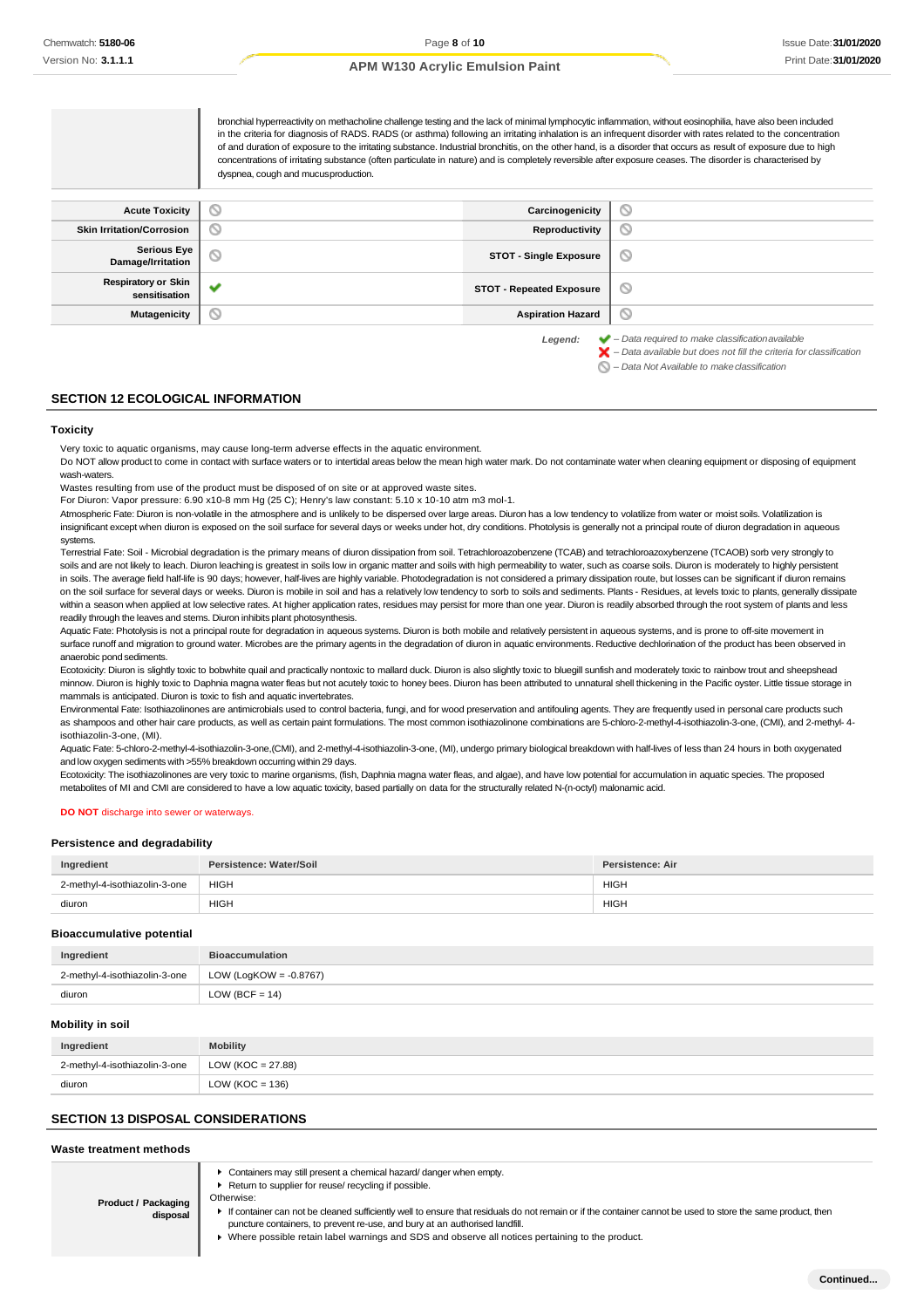| Legislation addressing waste disposal requirements may differ by country, state and/ or territory. Each user must refer to laws operating in their area. In some     |
|----------------------------------------------------------------------------------------------------------------------------------------------------------------------|
| areas, certain wastes must be tracked.                                                                                                                               |
| A Hierarchy of Controls seems to be common - the user should investigate:                                                                                            |
| Reduction                                                                                                                                                            |
| $\blacktriangleright$ Reuse                                                                                                                                          |
| $\triangleright$ Recycling                                                                                                                                           |
| Disposal (if all else fails)                                                                                                                                         |
| This material may be recycled if unused, or if it has not been contaminated so as to make it unsuitable for its intended use. If it has been contaminated, it may be |
| possible to reclaim the product by filtration, distillation or some other means. Shelf life considerations should also be applied in making decisions of this type.  |
| Note that properties of a material may change in use, and recycling or reuse may not always be appropriate.                                                          |
| DO NOT allow wash water from cleaning or process equipment to enter drains.                                                                                          |
| If may be necessary to collect all wash water for treatment before disposal.                                                                                         |
| In all cases disposal to sewer may be subject to local laws and regulations and these should be considered first.                                                    |
| • Where in doubt contact the responsible authority.                                                                                                                  |
| ► Recycle wherever possible or consult manufacturer for recycling options.                                                                                           |
| Consult State Land Waste Authority for disposal.                                                                                                                     |
| ▶ Bury or incinerate residue at an approved site.                                                                                                                    |
| $\triangleright$ Recycle containers if possible, or dispose of in an authorised landfill.                                                                            |

# **SECTION 14 TRANSPORT INFORMATION**

### **Labels Required**

| Marino | <b>NC</b> |
|--------|-----------|

**Land transport (UN): NOT REGULATED FOR TRANSPORT OF DANGEROUS GOODS**

### **Air transport (ICAO-IATA / DGR): NOT REGULATED FOR TRANSPORT OF DANGEROUS GOODS**

**Sea transport (IMDG-Code / GGVSee): NOT REGULATED FOR TRANSPORT OF DANGEROUS GOODS**

### **SECTION 15 REGULATORY INFORMATION**

**Safety, health and environmental regulations / legislation specific for the substance or mixture**

**2-METHYL-4-ISOTHIAZOLIN-3-ONE(2682-20-4) IS FOUND ON THE FOLLOWING REGULATORY LISTS** Not Applicable

### **DIURON(330-54-1) IS FOUND ON THE FOLLOWING REGULATORY LISTS**

Singapore Permissible Exposure Limits of Toxic Substances

# **ISOTHIAZOLINONES, MIXED(55965-84-9) IS FOUND ON THE FOLLOWING REGULATORY LISTS**

Not Applicable

| <b>National Inventory</b>               | <b>Status</b>                                                                                                                                                                            |
|-----------------------------------------|------------------------------------------------------------------------------------------------------------------------------------------------------------------------------------------|
| Australia - AICS                        | N (isothiazolinones, mixed)                                                                                                                                                              |
| Canada - DSL                            | Y                                                                                                                                                                                        |
| Canada - NDSL                           | N (2-methyl-4-isothiazolin-3-one; isothiazolinones, mixed; diuron)                                                                                                                       |
| China - IECSC                           | Y                                                                                                                                                                                        |
| Europe - EINEC / ELINCS /<br><b>NLP</b> | N (isothiazolinones, mixed)                                                                                                                                                              |
| Japan - ENCS                            | N (isothiazolinones, mixed)                                                                                                                                                              |
| Korea - KECI                            | Y                                                                                                                                                                                        |
| New Zealand - NZIoC                     | Y                                                                                                                                                                                        |
| Philippines - PICCS                     | Y                                                                                                                                                                                        |
| USA - TSCA                              | N (isothiazolinones, mixed)                                                                                                                                                              |
| Legend:                                 | Y = All ingredients are on the inventory N = Not determined or one or more ingredients are not on the inventory and are not exempt from listing(see specific<br>ingredients in brackets) |

# **SECTION 16 OTHER INFORMATION**

### **Other information**

# **Ingredients with multiple cas numbers**

| Name                                   | <b>AS No</b>              |
|----------------------------------------|---------------------------|
| mixed<br>olinones.<br><b>ISOthiazc</b> | 5506<br>8-96-6<br>ne<br>. |
|                                        |                           |

Classification of the preparation and its individual components has drawn on official and authoritative sources as well as independent review by the Chemwatch Classification committee using available literature references.

A list of reference resources used to assist the committee may be found at: [www.chemwatch.net](http://www.chemwatch.net/)

The (M)SDS is a Hazard Communication tool and should be used to assist in the Risk Assessment. Many factors determine whether the reported Hazards are Risks in the workplace or other